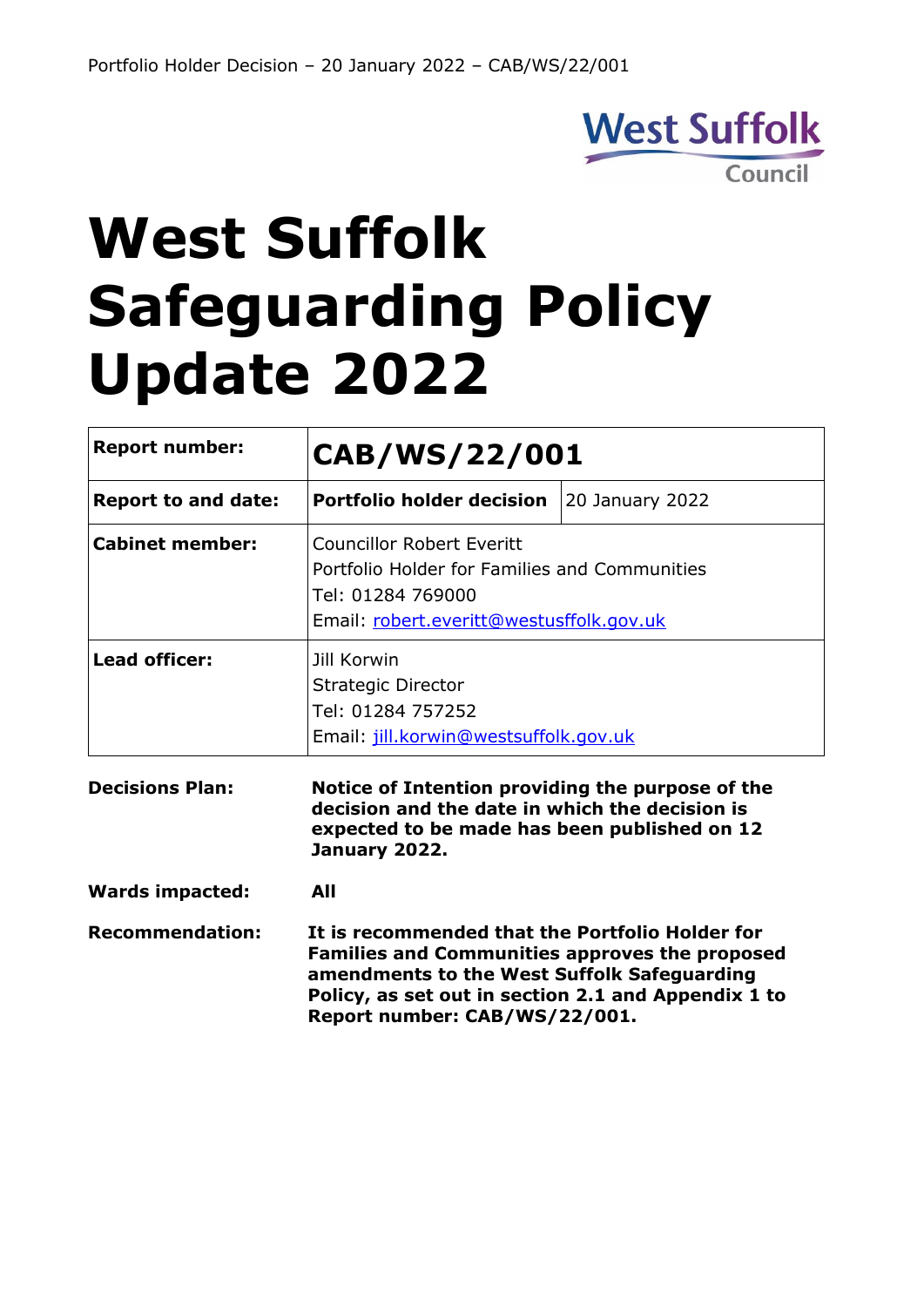#### **1. Context to this report**

- 1.1 West Suffolk Council (WSC) places safeguarding at the centre of the services provided within the community. One of the council's key priorities is to develop and support "Resilient families and communities that are healthy and active" and commits to "work with partners to build resilience in families and communities, so that problems can be prevented at the earliest opportunity". The Council's approach to safeguarding meets not just the statutory duty, but our own commitment to families and communities.
- 1.2 Safeguarding is everyone's responsibility. If an employee, volunteer or councillor has grounds to be concerned about the welfare of a child, young person or vulnerable adult, they should act immediately. Full information is provided in the council's published Safeguarding Policy, which was last updated in March 2020. The policy has been reviewed and some further changes are proposed that under the Council's Constitution can be the decision of the Portfolio Holder (Families and Communities).
- 1.3 This paper summarises the changes and Appendix 1 contains the full updated policy.
- 1.4 Further information and guidance for officers and Councillors can be found on the Council's intranet [Safeguarding \(westsuffolk.gov.uk\)](https://intranet.lan.westsuffolk.gov.uk/howto/serviceguidance/safeguarding.cfm?csSearch=31149_1) and this is supported with training to officers and members and a network of safeguarding leads.

#### **2. Proposals within this report**

- 2.1 The amendments to the Policy do not change the intent or direction, but rather ensure that the Policy remains valid and reflects learning from events in Suffolk and nationally. In summary, the changes are:
	- a. Make clearer reference to the Care Act 2014
	- b. Make it clear responsibility extends to contractors and volunteers working with the council, as well as Officers and Councillors, together with our wider focus on vulnerable people (who may not have reached a safeguarding threshold)
	- c. Note the Families and Communities service will undertake measures to ensure safeguarding practices are implemented when working with community groups and/or locality budgets
	- d. Make explicit how we take on learning from reviews
	- e. Introduce ongoing monitoring of contractors for safeguarding practice
	- f. Make clearer the roles of lead Safeguarding officers in the council
	- g. Update references to the Suffolk Safeguarding Partnership and policies.